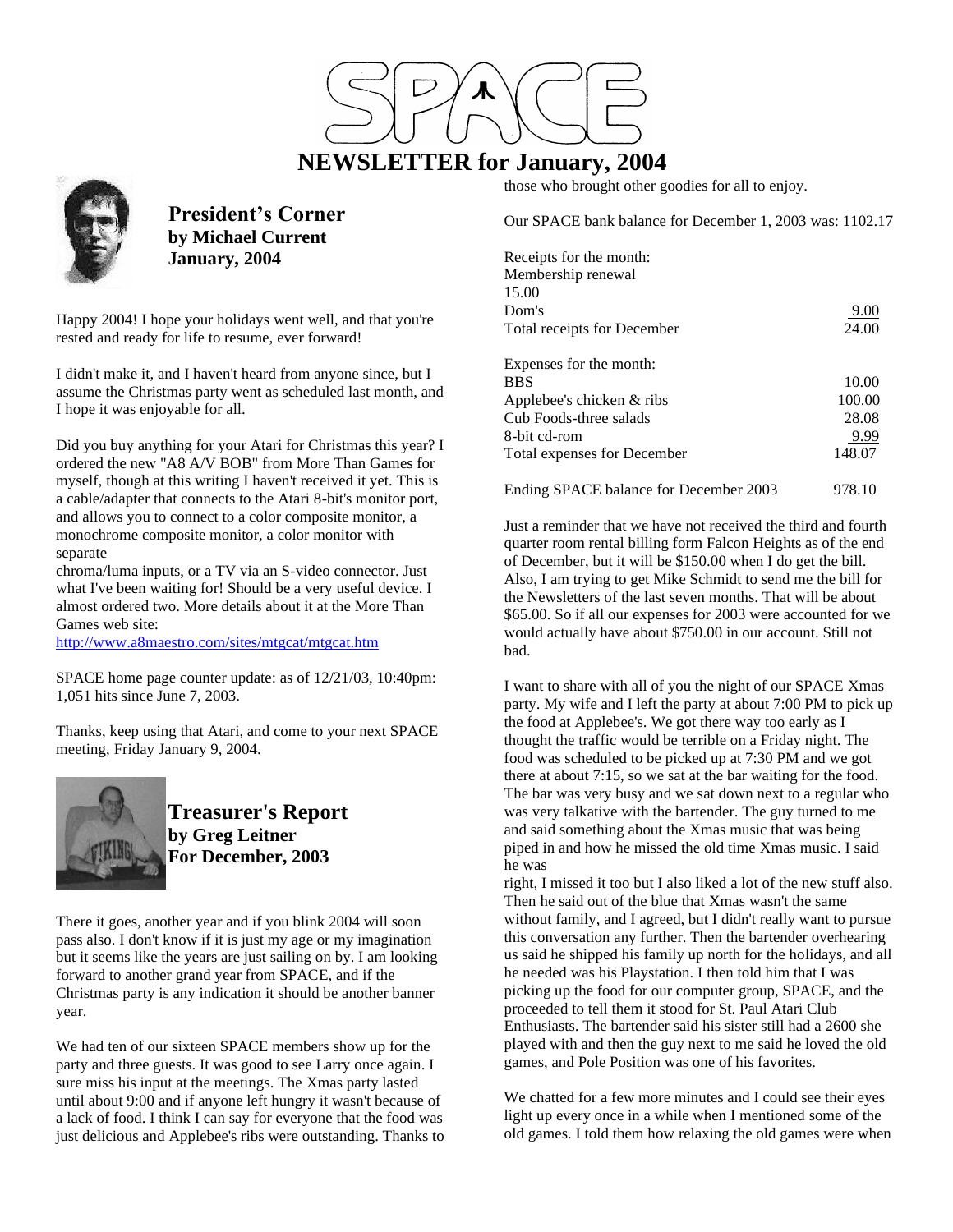you just played them and didn't have to worry about a million things clogging your brain. Anyway the food was ready and we said our good-byes and I thought to myself, I could go home tonight and play any one of the games we talked about. How lucky we Atarians are that we have a gold mine at our fingertips. I suppose I could have talked to any of the other hundred patrons in the restaurant and I bet we would have had a conversation very much like the one I had with the bartender and the regular. Do we really know what we have? Do you still play the games? I'm thinking there are a lot of people out there that wish they still could. We can!!!

See you in the New Year.



**Secretary's Report By Nolan Friedland For December, 2003**

Meeting started at 7:45 PM - Just after Greg arrived with the ribs and chicken from Applebee's.

The bank balance went from \$1064.17 to \$1102.17. We had \$30 in membership renewals, sold 6 DOM's for \$18, and \$10 went out for the BBS. With all that said we still netted \$38 for last month. We still are waiting for the \$150 room rental. Also, SPACE bought an Atari CD-ROM for \$9.95, which will also

be taken out of the balance for next month.

As of the start of this month's meeting there are 15 paid up members. There are some out-of-state members that could pay - One of those will be paid after the meeting.

For the DOM this month we have side A full of BellCom disks - Ones like Devils, Bugs, and Robot Raid. Side B is "Burger". It takes up the whole side and is approximately 30 screens.

The BBS is still going very well. The Telnet BBS Listing counter is up to 840 and the Dialup BBS Listing counter is up to 343. Total number of hits to the SPACE BBS website was at 442 prior to the meeting. A backup BBS is now in the works to handle any calls that might come through while the main BBS is down or under maintenance. More work has been put into the SPACE web site as well. It was discussed about making the website more accessible to a wider range of computers, i.e. text-mode only browsers such as Lynx which most real Atari's might use if telnetting.

We've received the first super-newsletter from David Sherwin. It looks very nice and there's a lot of content - A definite treasure for those at tonight's SPACE meeting.

No new old business. So, at 7:52 PM, the meeting adjourned and everyone made their way over to the table of food. Quite possibly one of the shortest SPACE meetings ever :)

\*\*\*\*\*\*\*\*\*\*\*\*\*\*\*\*\*\*\*\*\*\*\*\*\*\*\*\*\*\*\*\*\*\*\*\*\*\*\*\*\*\*\*\*\*\*\*\*\*\*

A-T-A-R-I Answers-Tips-and-Relevant Information by Paul Alhart paulalhart@hotmail.com 1987.12

As most of you know I service disk drives. Most service requires nothing more than cleaning. Over the years many people have asked me if they can clean their own disk drives. My answer has always been, "If you have to ask, then NO". Cleaning disks do not always do a very good job and (going inside) is the only effective way to clean a drive. The inside of your disk drive is a delicate, precision, complex piece of electro/mechanical equipment. However, with a little caution it is really very easy to clean it yourself. At the December meeting I will show you how it is done. Gary Williams has offered to sacrifice his 1050 drive for this demo. Even if you don't want to clean your drive you will find it interesting just to see what is inside and what makes it tick. Don't forget that this will be a special meeting. Bring along your whole family, some cookies, and be ready to have a great time. I also want to take this opportunity to tell Shirl that she will be missed. This will be Shirl's last meeting with us before her move to Florida. We have all seen The Atari Federation grow into a mature organization with Shirl as President the past two years. Let's all work to keep it that way by supporting Bob in the coming year. Thank you Shirl for all your hard work. It HAS been noticed and it HAS been appreciated.

\*\*\*\*\*\*\*\*\*\*\*\*\*\*\*\*\*\*\*\*\*\*\*\*\*\*\*\*\*\*\*\*\*\*\*\*\*\*\*\*\*\*\*\*\*\*

LOS ANGELES – Dec. 9, 2003 – Atari and Artifact Entertainment today announced that Horizons: Empire of Istaria, one of the most closely followed and highly anticipated massively multiplayer online role-playing games (MMORPG), has shipped to retail stores nationwide. Available now for PC CD-ROM, Horizons will allow players to experience online gaming like never before in a massive, ever-changing, online world primed for exploration, brimming with adventure and rife with danger. For the first time in a MMORPG, players will have the opportunity to experience the power and might of ancient dragons as a playable character race. In addition, Humans, fiends, dwarves, elves, gnomes, as well as the cat-like Saris and the reptilian Sslik, round out the first nine playable races available in the game.

"Artifact Entertainment has spent the last few years making sure that Horizons will present MMORPG players with an experience like none other," said Steve Allison, vice president of marketing, Atari Inc.'s Los Angeles studio. "Just imagine beautiful, massive, zone-free environments, epic level combat on a scale never seen before, an extremely intuitive, deep and self-sustaining trade skill system, extensive support for player-run communities and guilds within the game world and, for the first time in any MMORPG, playable dragons!"

Horizons takes place within the world of Istaria -- filled with cities and towns, castles and strongholds, villages and mystical structures, in environments ranging from tropical jungle and arctic tundra to windswept plains and mountainous wilderness. Whether adventuring by themselves or questing with a group of friends, players are free to choose their own paths and encouraged to create their own stories. Fierce warriors, arcane spell casters and challenging combat will rule the frontier lands, but skilled craftspeople will play an absolutely critical role in overall character and world development.

"With Horizons we wanted to create a world where players would have a massive impact on their environment -- a dynamic place where cataclysmic events could change the appearance and function of the world in real time right before your eyes," said David Bowman, Creative Director and Co-President of Artifact Entertainment. "And, that's exactly what players can expect. Our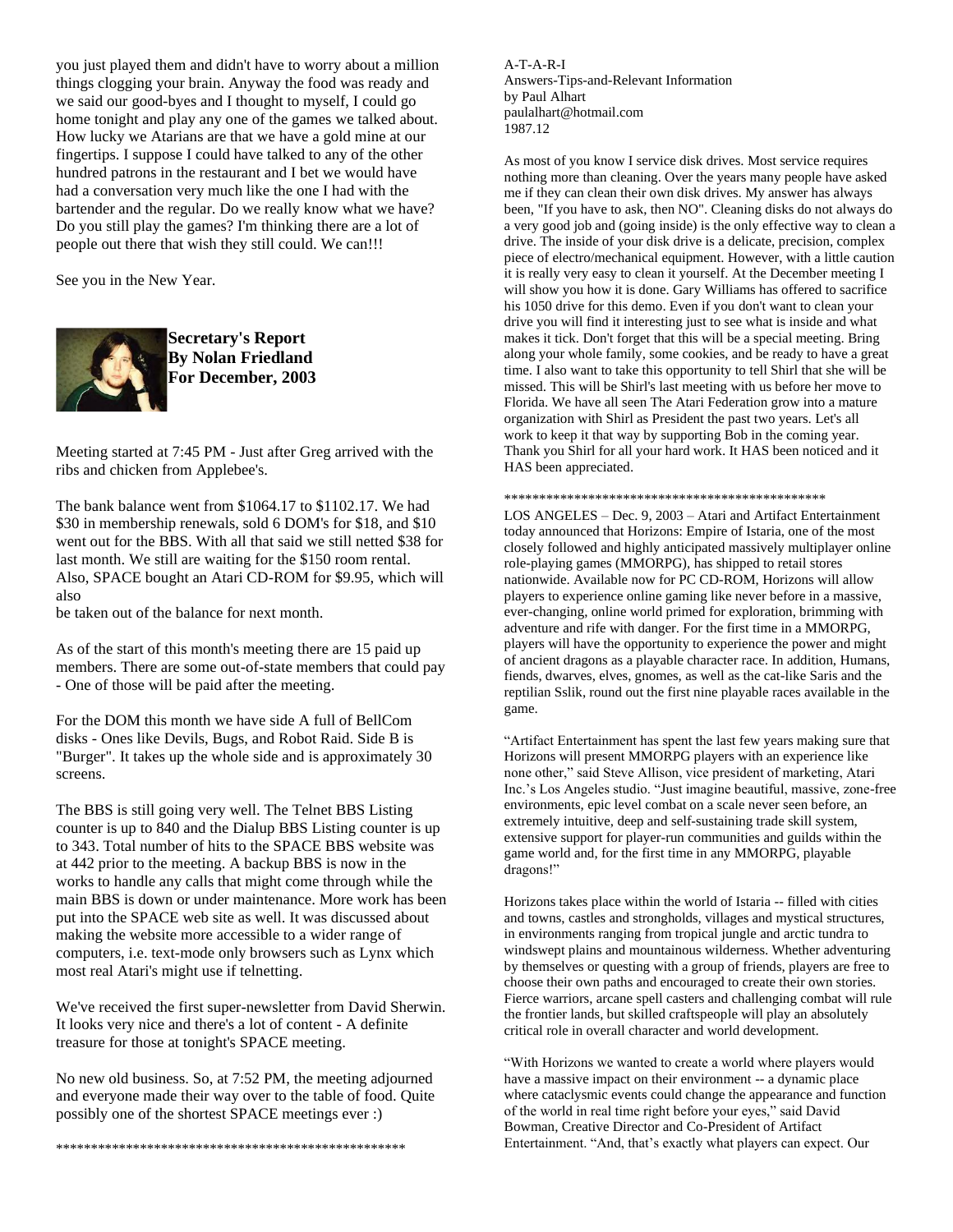advanced world building capabilities, the seamless integration of changes into the Horizons universe and, most importantly, the inherently dynamic nature of extensive player-run communities are sure to deliver a level of immersion and interaction not seen before."

Nine playable character races are available in Horizons; Humans, Dwarves, Elves, Fiends and Dragons are among them. Each player character can be further customized with a near endless variety of visual tweaks, including gender, ethnicity, age, skin color, body and facial types, hair styles and color, as well as wings, horns and other exotic alterations associated with select species. In much the same way, Horizons allows players to specialize their character's class from a number of base adventuring schools such as, Warrior, Healer, Wizard and Scout as well as base crafting schools, including Blacksmith, Gatherer, Outfitter and Scholar. Races:

• Humans -- Humans are the paragons of versatility. Their frames are strong and dexterous, and they exhibit above-average power and focus. Humans are adept at many fields of endeavor, though they tend to gravitate towards scholarly and arcane-oriented pursuits. • Fiends -- The Fiends are ethereally beautiful beings. Their horns and tails and blued, icy skin are the marks of their deity, Niatha Moraven, Goddess of Vengeance and Power. Fiends are the descendants of altered outcast Humans of long ago, who sacrificed physical strength for mental power. Fiends excel in all fields of scholarly and arcane endeavor.

• Dwarves -- Physically, Dwarves are one of the shorter Living Races; however, they are quite stocky for their height, and are known for their superior strength and resilience. While Dwarves prefer to achieve their ends through strength and physical exertion, there are several highly adept Dwarven mages in Istaria. Dwarves excel in all professions, but tend to gravitate toward the roles of Warrior and Healer.

• Dragons -- The Dragons are scaled, winged beasts who become capable of flight as they mature. They are the largest of the races, with the eldest of the Dragons being at least twice the size of the largest specimens of other races. Dragons are blessed with an unbridled strength, making them fearsome Warriors. Dragons also strike a balance between power and focus, making them solid practitioners of the arts arcane.

• Elves -- The Elves strive to create order from chaos. Physically, Elves share the same build as Humans, though on average they are slightly taller and lankier. Elves typically exhibit superior senses of balance and dexterity; many of Istaria's famed scouts and explorers have been Elves. Likewise, Elves are renowned for their superior ranged combat skills, especially archery. Elves tend to favor power over focus in the matters of the arcane, making them excellent Wizards.

• Saris -- The Saris are a proud race, originating from feline ancestry. They are of average height, their bodies covered in a light fur. The Saris are by far the most dexterous of all the Living Races, and they make for superb Scouts. The Saris are also noted for being some of the foremost Monks in the land.

• Gnomes -- Gnomes are as strong of mind as they are agile of thought. While Gnomes are not as physically powerful as the other Living Races, they make up for it in their solid dexterity and their gifted power and focus. Gnomes make excellent spellcasters and scholarly tradespeople; they also make fine Scouts.

• Sslik -- The Sslik are strong, sleek, reptilian bipeds who are genderless. The Sslik are extremely strong and focused beings and this contributes to their exceptional adeptness as Warriors and Healers equally, calling upon both skills to aid their people in times of need.

• Half-Giants -- Half-Giants possess a brute strength matched only by Dragons. On average, they tend to focus more on physical endeavors rather than pure mental pursuits, but this does not mean that Half-Giant society is without noted arcanists and scholars. Half-Giants are creatures of reason, patience, and focus; they seldom raise their

dander, but when they do anger, they are quite formidable opponents. Consequently, they are often found in the role of Healer.

# Combat:

For many, combat in Horizons will be an all encompassing passion, but even a simple tailor minding his or her own business can run into the occasional zombie – so training a few fighting skills can never hurt. Combat in Horizons takes the art of war to an entirely new level as lunges, parries; blocks and evasions are all fully represented with detailed animations. Monsters will no longer stand still as your mighty sword cleaves them in two. As players' progress in skill by using standard attacks in combat situations they gain new special abilities that could be the difference between life and death in later levels.

These special abilities are granted to characters by the schools to which they belong. As players demonstrate mastery of current abilities, they are promoted in status and will be rewarded for this progress with new special abilities. When leaving a school, the school will revoke some of the special abilities that were granted to a character, but will be restored if the character later rejoins the school.

## Tradeskills:

The crafting system in Horizons is the most robust system ever put into a massively multiplayer game. Players have several design choices when making an item. Swords, for example, are made of hilts and blades while a smelting tong is made of a handle and head. As the player becomes more skilled in weapon crafting, blade and hilt styles will become available at the time of item construction. A person who has learned techniques is able to attach such things as tassels using the cloth system, visual effects using the shader system, fire using the particle system, and runes using the decal system. Crafting techniques further differentiate the items that can be created using tradeskills leading to millions of permutations.

## Player Properties:

In Horizons, the Empire controls the land. However, the Empire will sell the rights to pieces of property to anyone with the ability to meet the conditions of sale. In most cases this is simply pay the Empire and the rights are yours. In some cases, it might be necessary for you to clear the land of hostile creatures such as the Undead or to go on a quest for the Empire. Player plots come in many different sizes. As the Frontier is pushed back and more of the world is explored, new individual plots will become available.

### Community Building:

Community building in Horizons is not just about constructing a home on your personal plot (see above). Community building involves developing a multitude of structures that provide benefits of different types to the owner of the property. Structures can be buildings for storage, decoration, defense, entertainment, transportation, resource management, socialization, vending, construction or crafting. After sufficient construction has occurred on individual plots within a community, computer-controlled characters will begin construction on the community plots that adjoin the playercontrolled properties.

Those communities that are nearest the frontier will be exposed to the greatest risk of hostile encounters from creatures in those outlying areas. These frontier attacks range from loose groups of merely hostile creatures, to carefully orchestrated invasions of undead hordes. If conflict of this nature does not appeal to you, be sure to obtain a plot in the more sedate portions of the long-settled world.

"Artifacts" are another form of community building, but unique in that they provide enchantment benefits to either all members of local communities and/or all characters within the physical range of influence that the Artifacts possess. When enough player built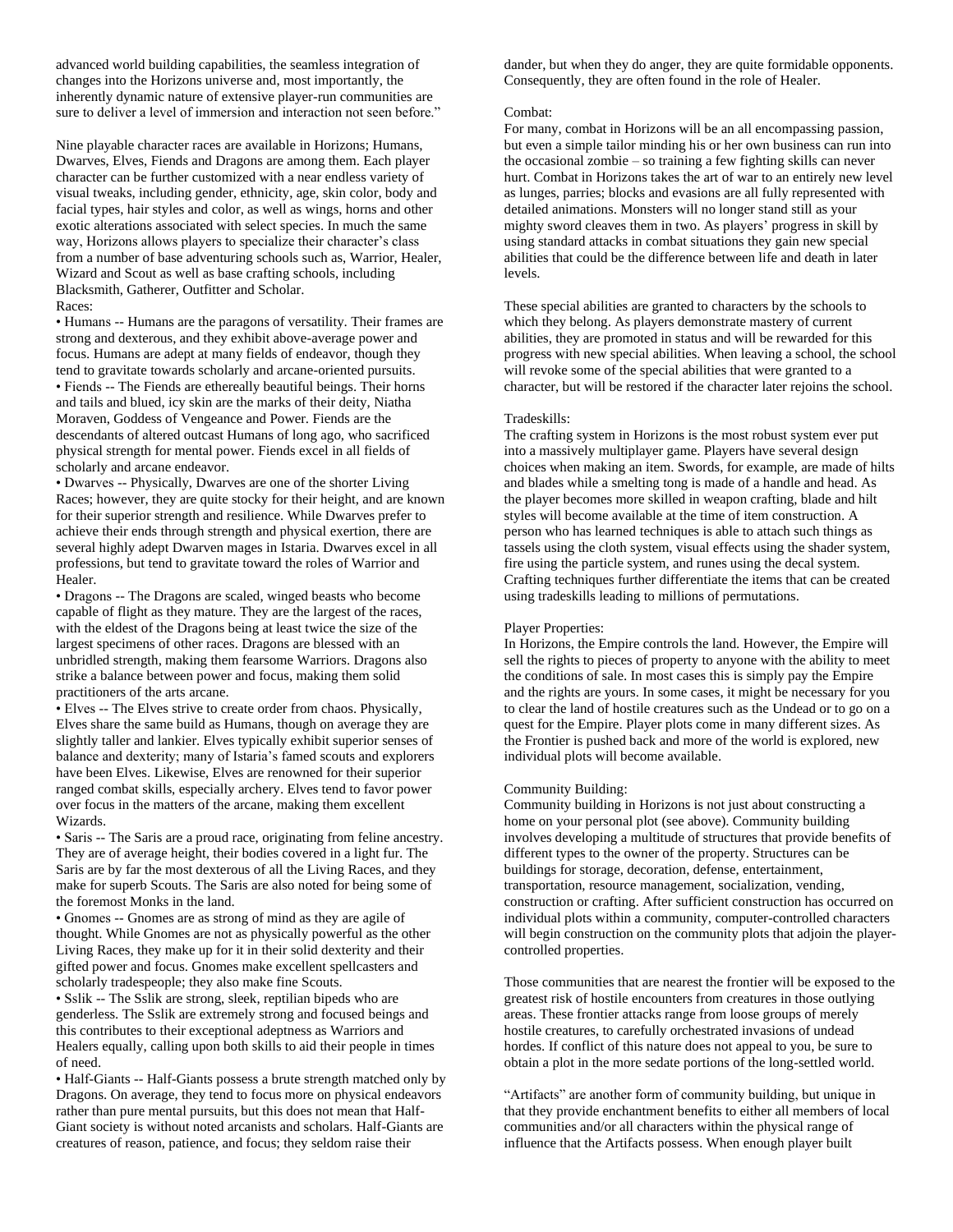communities within an area have been established and developed, an Artifact-only community plot becomes available for development. Artifacts must be both maintained and protected by the communities they serve.

Another unique community class of building in Horizons is the "empire" structure, which is designed to benefit everyone in the world and not just a particular community. An example of an empire structure is a bridge that is not within a community, but provides the entire world of Istaria with access to a newly discovered landmass. Much like artifacts, empire structures can come under attack from hostile forces and must be maintained and protected.

Horizons: Empire of Istaria is now available at retail stores nationwide with an estimated retail price of \$49.95 and an ESRB rating of "T" for Teen. Additional information about Horizons can be found online at www.istaria.com.

#### \*\*\*\*\*\*\*\*\*\*\*\*\*\*\*\*\*\*\*\*\*\*\*\*\*\*\*\*\*\*\*\*\*\*\*\*\*\*\*\*\*\*\*\*\*\*

LOS ANGELES – Dec. 9, 2003 – Infiltrating stores nationwide today, Atari's Mission: Impossible® - Operation Surma brings all the action and intrigue of the Mission: Impossible movie franchise to the PlayStation®2 computer entertainment system, the Xbox® video game system from Microsoft and the Game Boy® Advance. Developed by Atari's Paradigm Entertainment, Mission: Impossible – Operation Surma presents players with a true mission impossible as they become IMF agent Ethan Hunt in an effort to stop the diabolical plans of the Surma Corporation.

"With Mission: Impossible – Operation Surma, players will be thrust into an authentic Mission: Impossible experience, complete with the latest spy gadgets, stealth action, incredible combat and plot-twisting suspense fans have come to expect from the franchise," said Steve Allison, vice president of marketing, Atari Inc.'s Los Angeles studio. "The stealth action category continues to surprise gamers with new and innovative game play experiences and Operation Surma is no exception. Our unique connection to one of today's strongest Hollywood movie franchises, will complement our focus on delivering incredible game play with all of the powerful lead characters,

fascinating villains, elaborate double-crosses and cunning treachery of a real Mission: Impossible."

In Mission: Impossible – Operation Surma, players step into the role of Ethan Hunt as he traverses the globe uncovering the insidious mysteries behind the malevolent Surma Corporation and its newly developed virus, the Ice Worm, which allows Surma to break into any computer system in the world. Armed with the hyper-cool, super spy technology and weaponry inspired by the Mission: Impossible movies, such as miniature remote-controlled devices, micro cameras, tranquilizing darts and character disguises, Hunt must lead his elite team in preventing Surma Corp. from taking over the world.

Mission: Impossible – Operation Surma features groundbreaking gameplay that empowers players to choose the tactics and game play style they wish to use in tackling mission objectives. For example, as Hunt, a player can forge an uneasy alliance with questionable characters in order to gain the upper hand against an overwhelming enemy force; or, the player can charge in, blasting away with the latest top secret IMF weapon; or, the player can slide silently in and out of the shadows, penetrating enemy lairs unnoticed.

Ultimately, the nature of the adventure lies in the player's hands. Ving Rhames, who played Luther Stickell in both Mission: Impossible feature films, reprises his role by lending his voice and likeness in the game. As part of the IMF team assigned to assist Ethan Hunt in his efforts, Luther will provide critical mission intelligence, hack security systems and generally sweep target areas clear of enemy detection devices, thus allowing Hunt to penetrate more effectively.

Mission: Impossible – Operation Surma Features:

•Open-Ended Gameplay: Players will be empowered to play the game the way they like. Take out a guard and dispose of his body, sneak behind the guard and slip by unnoticed, distract the guard to another area, tranquilize the guard remotely or even take him prisoner are just a few options at the players disposal for nearly every situation.

•Super Spy Gadgets: As with any Mission: Impossible, the gadgets are where it's at. Operation Surma will put dozens of super-cool gadgets at players fingertips, including: The Wasp, a miniature remote-controlled "bug" with a devastating "sting"; a directional microphone used to overhear distant conversations; binoculars featuring a digital camera for evidence gathering; Electronic Warfare darts for disabling critical electronic devices; and, much more.

•Agent Moves and Abilities: As Ethan Hunt, players will have at their disposal all the moves that any respectable super agent has spent years perfecting, including: vaulting and mantling of objects; hand walking on ledges; wall hugging through tight spaces; crouching and creeping to keep a low profile; hand-over-hand maneuvering on pipes and girders. In addition, players will be able to execute numerous stealth disabling, restraining and finishing maneuvers on enemy characters.

•Gameplay Locations: Led by Mission Commander Swanbeck, players will follow clues and undertake missions in exotic locations around the world, including: the Los Muertos research facility in the southwestern United States; Sansara Prison in Northern Africa; and, Yugaria, a fictional eastern European country.

Mission: Impossible – Operation Surma is now available at retail stores nationwide with an estimated retail price of \$49.95 and an ESRB rating of "T" for Teen. Additional information about Mission: Impossible – Operation Surma can be found online at www.migame.com.

#### \*\*\*\*\*\*\*\*\*\*\*\*\*\*\*\*\*\*\*\*\*\*\*\*\*\*\*\*\*\*\*\*\*\*\*\*\*\*\*\*\*\*\*\*\*\*

LOS ANGELES – Dec. 4, 2003 – Atari is expanding the gameplay of Unreal® II: The Awakening this December with Unreal® II: The Awakening – Special Edition for the personal computer. The Special Edition package will include the original single-player campaign, first released in February 2003, as well as an all-new multiplayer experience called XMP, or "Expanded Multiplayer." Developed by Legend Entertainment (an Atari studio) in conjunction with Epic Games, Unreal II: The Awakening is the follow-up to Epic Games' 1998 smash hit Unreal and incorporates the same story-driven gameplay, cunningly ferocious enemies and nail-biting tension that made the original title a best seller.

"Unreal II: The Awakening was one of the most anticipated and celebrated single-player first person shooters of the year, but fans have been hungry to play against one another online," said Steve Allison, vice president of marketing in Atari's Los Angeles studio. "Unreal II: The Awakening – Special Edition will deliver the same epic single-player game to those who may have missed out, along with the all-new multiplayer mode fans have been waiting for."

In the single-player game, players jump into the scarred combat boots of a grizzled lawman of the future to battle a torrent of bizarre alien creatures and hard-hitting enemy soldiers. The mission: win a brutal galactic race to collect powerful artifacts and stop a malevolent plot to awaken an ancient power. Dispatched to unique worlds ranging from stunningly realistic outdoor terrain to spine-chilling alien cities,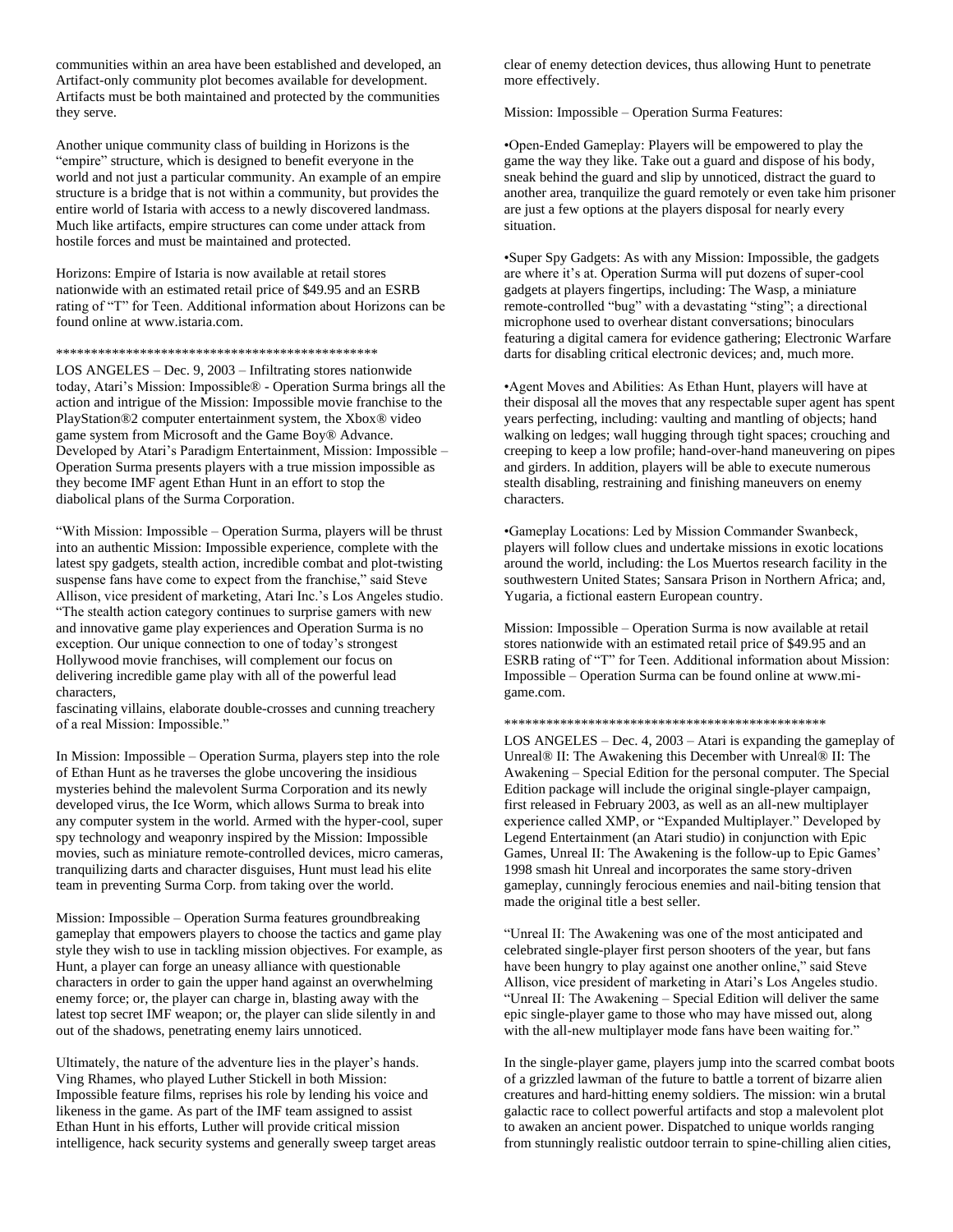the player will face off with Unreal's legendary nemesis -- the fearsome Skaarj -- along with a host of all-new enemies, each hellbent on eradicating the player and his compadres.

The all new XMP mode is a class-based multiplayer game where teams use vehicles, cooperation and Unreal II: The Awakening's devastating weaponry to battle it out across large-scale terrain maps. Teams fight for control of energy sources to power their war machines, deployment points to get to the front lines quickly, and ultimately, four artifacts that are required to win each match. Current owners of Unreal II: The Awakening standard edition will be able to download the XMP multiplayer mode for free on the day the Special Edition package is released.

Unreal II: The Awakening – Special Edition will include: -- Innovative Game Play – Unreal II: The Awakening combines intense, pulse-pounding action with the magic of exploration and discovery as well as in-depth character interaction.

-- Advanced Technology – Under the hood lays the latest Unreal technology from Epic – a hundred-fold increase in level geometry and a 10-fold increase in character detail over the original Unreal. The advanced particle system creates the illusion of blazing fire, drifting smoke and weather effects

-- Knuckle-Whitening Enemy AI – Enemies use their new AI to find cover during fire-fights, work together in teams and react believably based on the caliber of weapon the player is carrying.

-- Devastating Arsenal – Fifteen flesh-chewing instruments of destruction are available, ranging from familiar alien-bashing favorites like the Rocket Launcher and Combat Assault Rifle to all new exotic alien variants modified by your cantankerous ship's engineer.

-- A Large Bestiary of Creatures – The fearsome Skaarj return along with a host of all-new enemies

-- Unreal Editor -- Amateur level designers and mod makers will receive the most powerful game creation toolsets ever released to the public – the same tools the masters used to make the game. The Unreal Editor, including the Unreal Editor's "Matinee" tool for making non-interactive cinematics, is included out of the box.

Unreal II: The Awakening – Special Edition will be available for personal computer at retail stores in North America in December with an estimated retail price of \$29.95 and an ESRB rating of "M" for Mature. Additional information about the game can be found online at www.unreal2.com, which features downloadable and streaming game play movies, screenshots and other game information and background.

## \*\*\*\*\*\*\*\*\*\*\*\*\*\*\*\*\*\*\*\*\*\*\*\*\*\*\*\*\*\*\*\*\*\*\*\*\*\*\*\*\*\*\*\*\*\*

Beverly, MA – December 4, 2003 – Atari, Inc. (Nasdaq: ATAR) has announced that the sequel to last year's hugely successful Dragon Ball ® Z: Budokai™ game has shipped to retail stores nationwide. Dragon Ball® Z: Budokai™ 2 for the PlayStation®2 computer entertainment system, takes the best-selling fighting game of 2002 and 2003 (through October)\*, Dragon Ball ® Z: Budokai™, and transforms it into a heart-pounding new way to immerse fans in a quest to recover the seven Dragon Balls and the battles between good and evil that define the DBZ® world.

Dragon Ball® Z: Budokai™ 2 features many new and updated features, including the addition of the mighty villain Buu™, an allnew single player mode, and the ability of certain characters to perform Fusions and Absorptions to create even stronger fighters. The game's combat system has been improved, and the graphics in Dragon Ball® Z: Budokai™ 2 get a complete overhaul with the addition of cel-shaded character models that are much closer to DBZ® creator Akira Toriyama's original style and immerse players more deeply into the DBZ® universe than ever before.

"Atari has sold over 3.5 million units of Dragon Ball® Z games worldwide, which speaks to the enormous passion fans have for this compelling epic" said Nancy MacIntyre, vice president of marketing for Atari. "We're confident that Dragon Ball® Z: Budokai™ 2 will surprise and thrill fans with its new features and animation style."

\*According to The NPD Group, Inc.

Dragon Ball® Z: Budokai™ 2 brings players a whole new way to experience the most explosive DBZ® confrontations of all time. The game features over 30 of the toughest Dragon Ball Z® fighters ever created, including the mighty villain Buu™, who can be played in three forms. Characters battle in one of eight destructive arenas, and certain characters have the ability to perform Fusions, the merging of two characters to become even more powerful. Some Fusions are exclusive to the video game and cannot be seen on the TV show. Also, players will be able to earn valuable capsules based their original Dragon Ball Z®: Budokai™ saved game data.

Dragon Ball® Z: Budokai™ 2 also features an entirely new single player experience. Dragon World is an all-new single player mode that lets players join forces with a team of Z Fighters that they control on a quest to find all seven Dragon Balls. Dragon World offers more variety in selectable characters and match-ups, including some that never occurred in the animated series, and it allows players to earn more capsules through combat. This, in turn, grants players the ability to customize their characters faster with more powerful capsules. It also gives players the opportunity to create their own DBZ® adventures.

In addition to Dragon World there are a variety of multi-player modes, including Versus Mode, Tournament and Training modes, giving a massive range of Dragon Ball Z® playing experiences that players will be able to enjoy time and again.

Developed by Dimps, Dragon Ball Z®: Budokai™ 2 is currently available at retail stores for a suggested retail price of \$49.99. For additional information on Dragon Ball Z®, visit ww.dragonballz.com.

# \*\*\*\*\*\*\*\*\*\*\*\*\*\*\*\*\*\*\*\*\*\*\*\*\*\*\*\*\*\*\*\*\*\*\*\*\*\*\*\*\*\*\*\*\*\*

LOS ANGELES – Dec. 3, 2003 – Atari shipped Terminator®3: War of the Machines™ today to retail stores for the personal computer, a single-player and online multiplayer first-person shooter set in the ravaged battlefields of the Tech Com-versus-SkyNet conflict. Developed by Hungary-based Clever's Games, Terminator 3: War of the Machines allows up to 32 players to face off online as either technologically-advanced SkyNet Terminators or battle-hardened Tech Com Special Forces in an epic multi-player struggle for supremacy.

"PC gaming fans can now suit up as The Terminator and defend the fate of humanity against an onslaught of online foes, or, power on as SkyNet and try to exterminate the human race," said Steve Allison, vice president of marketing for Atari's Los Angeles studio. "Terminator 3: War of the Machines recreates the dark futuristic vision of the Terminator film series like no other PC game before, putting gamers on the front lines in the Epic battle between man and machine. Dominance over planet Earth now rests in the balance – online!"

Terminator 3: War of the Machines thrusts players into the very center of the conflict outlined in the Terminator world – the struggle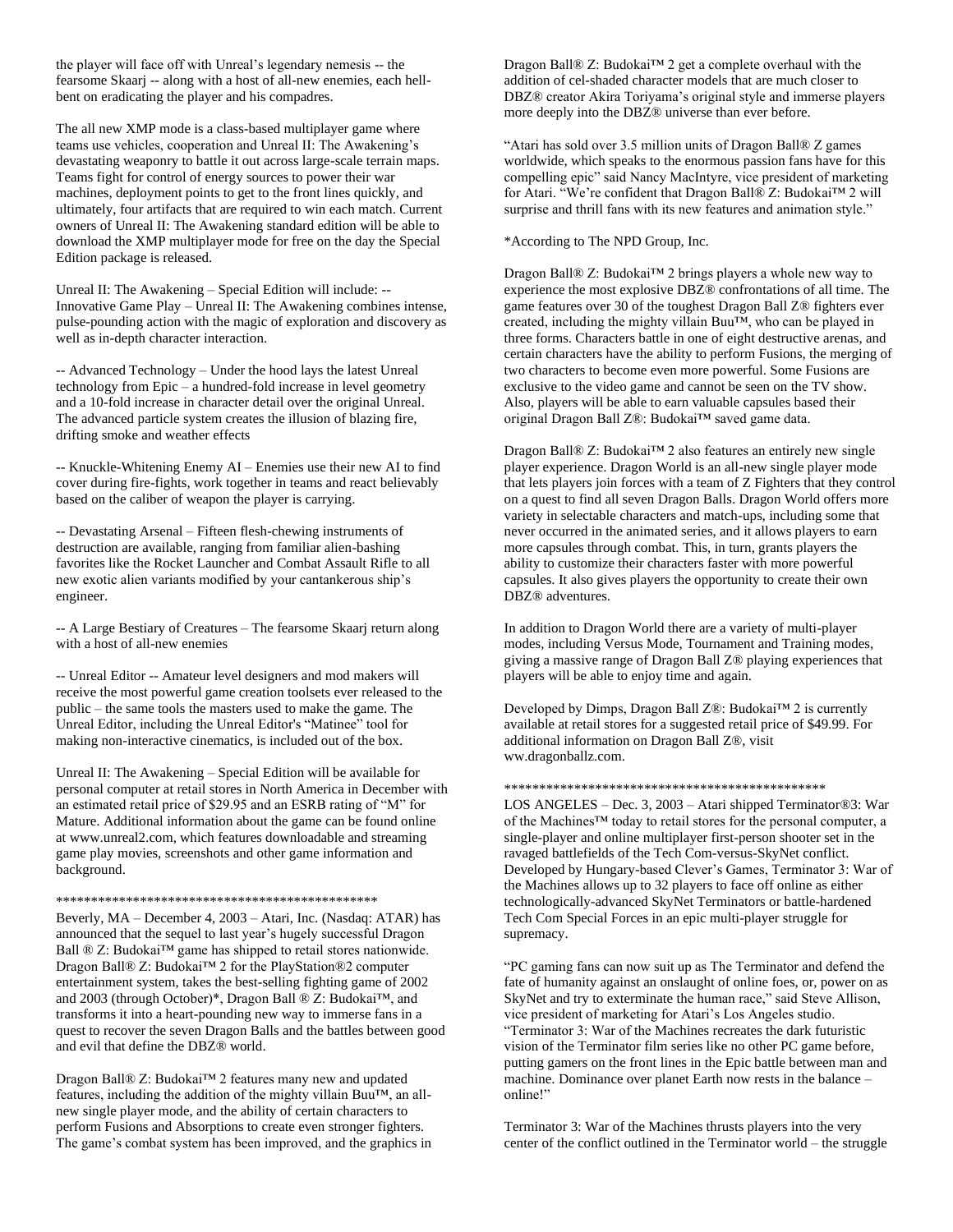of the humans against the sentient machines. The battle rages in both single- and multi-player modes across a variety of vast landscapes taken straight from the theatrical release, Terminator 3: Rise of the Machines, including downtown Los Angeles, a ruined ocean harbor, devastated highways, Tech Com and SkyNet bases, crumbling factories and more.

In Terminator 3: War of the Machines' vast multi-player mode, players compete online as either a member of Tech Com or as a SkyNet Terminator model. Eight playable character classes are available for SkyNet and Tech Com forces and up to 32 players can wage ware in each server. Humans have the advantage of cunning and stealth while SkyNet brings to bear the awesome power of overwhelming force, brutality and durability. Each class offers unique advantages and disadvantages in numerous battle situations. For example, SkyNet T-900 Endoskeletons can utilize their unique vision to quickly and easily identify even the most camouflaged opponents, but will be unable to heal or repair themselves in combat like their human counterparts.

Terminator 3: War of the Machines' also features the voice and likeness of Arnold Schwarzenegger for the first time in a PC video game. In the special multiplayer "Termination" mode, players on the Tech-Com side compete for the highest frag count. The human player with the most frags has the option to respawn as The Terminator himself. The Terminator fights alongside the humans, adding a more powerful character to the Tech-Com side.

Weapons in Terminator 3: War of the Machines run the gamut from modern-day and near-future weaponry. Humans have the option of a variety of rocket launchers, sniper rifles and automatic machine guns. Skynet features many futuristic weapons, including phased plasma rifles, plasma cannons and other assault weapons.

A number of armored and weapon-equipped Tech Com and SkyNet vehicles are at the player's disposal both in single- and multi-player modes. Vehicles included modified trucks, cars and personnel transports for the humans with mounted guns, plasma rifles and rockets. SkyNet vehicles include a variety of land- and air-based machines. In addition, the player is able to call in air strikes by targeting an object and issuing commands to offscreen allies.

Gamers who purchase Terminator 3: War of the Machines are eligible to enter to win the Ultimate Gaming Machine -- an Aurora system from Alienware, featuring an AMD Athlon™ 64 FX-51 processor and an NVIDIA® GeForce™ FX 5900 Ultra. Terminator 3: War of the Machines owners should visit www.alienware.com/T3 to enter the contest or for more information.

Terminator 3: War of the Machines is now available for personal computer for an estimated retail price of \$39.95 and an ESRB rating of "T" for Teen.

#### \*\*\*\*\*\*\*\*\*\*\*\*\*\*\*\*\*\*\*\*\*\*\*\*\*\*\*\*\*\*\*\*\*\*\*\*\*\*\*\*\*\*\*\*\*\*

BEVERLY, MA – December 2, 2003 – Adding to its library of successful anime properties, Atari, Inc. (Nasdaq: ATAR) today announced the release of Yu Yu Hakusho: Spirit Detective™ for the Game Boy® Advance. From the licensors of Dragon Ball® and Dragon Ball Z®, Yu Yu Hakusho: Spirit Detective™ is based on one of the top-rated TV series for males 9-14 and can be viewed on the Cartoon Network.

The Yu Yu Hakusho™ franchise has already established itself as a hit in Japan, with approximately \$273 million in life-to-date video game retail sales. According to Japanese magazine Brutus, the series is the sixth-best anime of all time. In addition to the animated series, the brand is supported in the U.S. by home video, as well as licensees in trading cards, action figures, apparel, and more.

"We are thrilled to be the first publisher to bring the Yu Yu Hakusho™ franchise to gamers in the United States," said Nancy MacIntyre, vice president of marketing for Atari. "The popularity of the Yu Yu Hakusho™ series and FUNimation's dedication to delivering quality licenses made it a logical follow-up to our Dragon Ball Z® catalog of games."

Developed by Sensory Sweep Studios and Screaming Games, Yu Yu Hakusho: Spirit Detective™ tells the saga of Yusuke Urameshi and his struggle for redemption as he battles evil in both the universe of the living and the spirit world. In Spirit Detective, players guide Yusuke through exciting adventures taken directly from the popular series, chronicling approximately the first third of the hero's 112 episode animated journey.

Players can assume the role of six major characters from the show including Yusuke, Kuwabara, Kurama, Hiei, Botan and Kayko. Additionally, the game includes the major enemies from the television series' Spirit Detective Saga and offers more than 20 levels of gameplay. Beautiful artwork, real-time battles, several special attacks and a creative storyline will deliver the experience that Yu Yu Hakusho™ fans crave.

Rated 'T' for Teen, Yu Yu Hakusho: Spirit Detective™ for the Game Boy Advance is currently available for a suggested retail price of \$29.99. For additional information on the Yu Yu Hakusho™ game, visit www.atari.com.

### \*\*\*\*\*\*\*\*\*\*\*\*\*\*\*\*\*\*\*\*\*\*\*\*\*\*\*\*\*\*\*\*\*\*\*\*\*\*\*\*\*\*\*\*\*\*

LOS ANGELES--Dec. 2, 2003--Atari has signed a blockbuster Hollywood cast to lend voices to its greatly anticipated video game, DRIV3R, scheduled for release in Spring 2004. Michael Madsen, Ving Rhames, Mickey Rourke and Michelle Rodriguez will play the lead roles in the third installment of the gritty, crime-fighting Driver video game series, one of the most successful video game franchises of all time. DRIV3R is being developed by Atari's Reflections Interactive for the PlayStation®2 computer entertainment system and the Xbox(TM) video game system from Microsoft.

"DRIV3R recreates the excitement of a Hollywood-style blockbuster action film and combines it with the adrenaline rush of an actionadventure video game full of sinister criminals, nail-biting car chases and international crime syndicates," said Steve Allison, vice president of marketing in Atari Inc.'s Los Angeles studio. "By casting the game with top Hollywood talent, DRIV3R truly solidifies the look and feel of an interactive movie. Atari is well known for pushing the envelope of collaboration between the video game industry and Hollywood, and DRIV3R will once again raise the bar for what gamers will come to expect from interactive entertainment."

Michael Madsen, who has starred in blockbuster crime films like Kill Bill, Donnie Brasco and Reservoir Dogs, will give voice to DRIV3R's lead character Tanner, the jaw-breaking undercover cop and master "Wheelman" who dominated the first two installments of the Driver series, and who in DRIV3R will stop at nothing to bring down an international car theft syndicate. Ving Rhames, who has appeared in films that include the Mission: Impossible series, Pulp Fiction and Con Air, will provide the voice of Tanner's hardnosed partner, Tobias Jones. Mickey Rourke, famous for his roles in Once Upon a Time in Mexico, The Thin Red Line and 9 1/2 Weeks, will be the voice of Jericho, the sinister leader of the international crime syndicate. Michelle Rodriguez, best known for her roles in S.W.A.T., The Fast and the Furious and Blue Crush, will provide the voice for Calita, the sexy leader of a Miami car theft ring.

Developed by Reflections Interactive (an Atari studio), the masterminds behind Driver and Driver 2 - which have sold more than